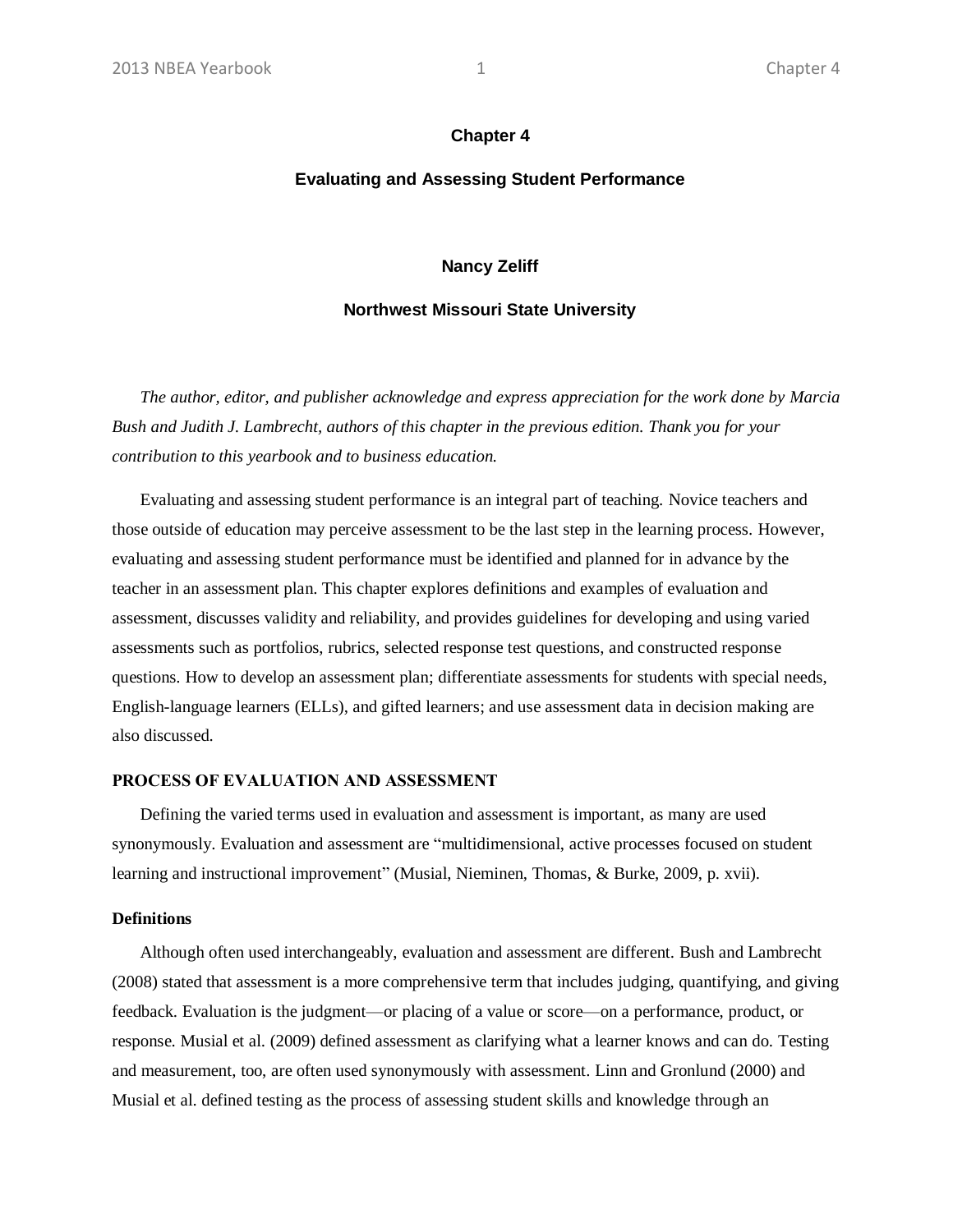instrument administered at a fixed time under certain conditions. Measurement is a process that assigns a numerical value to a test or assessment (Linn & Gronlund).

## **Purposes of Assessment**

Musial et al. (2009) outlined five purposes of assessment, which include providing feedback to learners, finding out what other knowledge the learner needs to learn, diagnosing learner difficulties or misconceptions, identifying what learners know when compared with other learners, and improving programs or educational units. Other purposes of assessment include motivation of students, placement of students in appropriate learning environments, evaluation of programs, assignment of grades, and teacher evaluation (Gronlund, 2006).

## **Validity and Reliability**

Two very important elements of assessment are validity and reliability. Validity can be increased by sound construction and administration of assessment methods. Increased reliability can be achieved by the use of assessment instruments, such as rubrics and checklists.

**Validity.** Validity refers to the appropriateness with which an assessment measures what is intended to be measured (Gronlund, 2006). If an accounting teacher wishes to assess an accounting student on the preparation of a balance sheet, the most valid assessment is for the student to prepare a balance sheet. Musial et al. (2009) defined two types of validity: content and criterion. Content validity is the degree to which the assessment measures what was intended to measure. If the accounting student completed a selected response exam of 20 true-false questions about the balance sheet, this exam would be of low validity. A true-false exam may just measure the student's ability to guess the correct answer to these 20 questions and not the student's knowledge of preparing a balance sheet. Criterion validity measures how an assessment aligns with another assessment. For example, the accounting exam that measures a student's ability to complete a balance sheet may correlate with the advanced placement accounting exam.

**Reliability.** Reliability is the degree to which an assessment is stable or consistent. Test-retest reliability determines an assessment's reliability when the assessment is administered to the same students at two different times. Time between administrations can negatively affect the assessment's reliability. Too short a time may mean that the students simply recall the same assessment questions. If new information has been presented to students, the reliability of the assessment can also be adversely affected (Musial et al., 2009).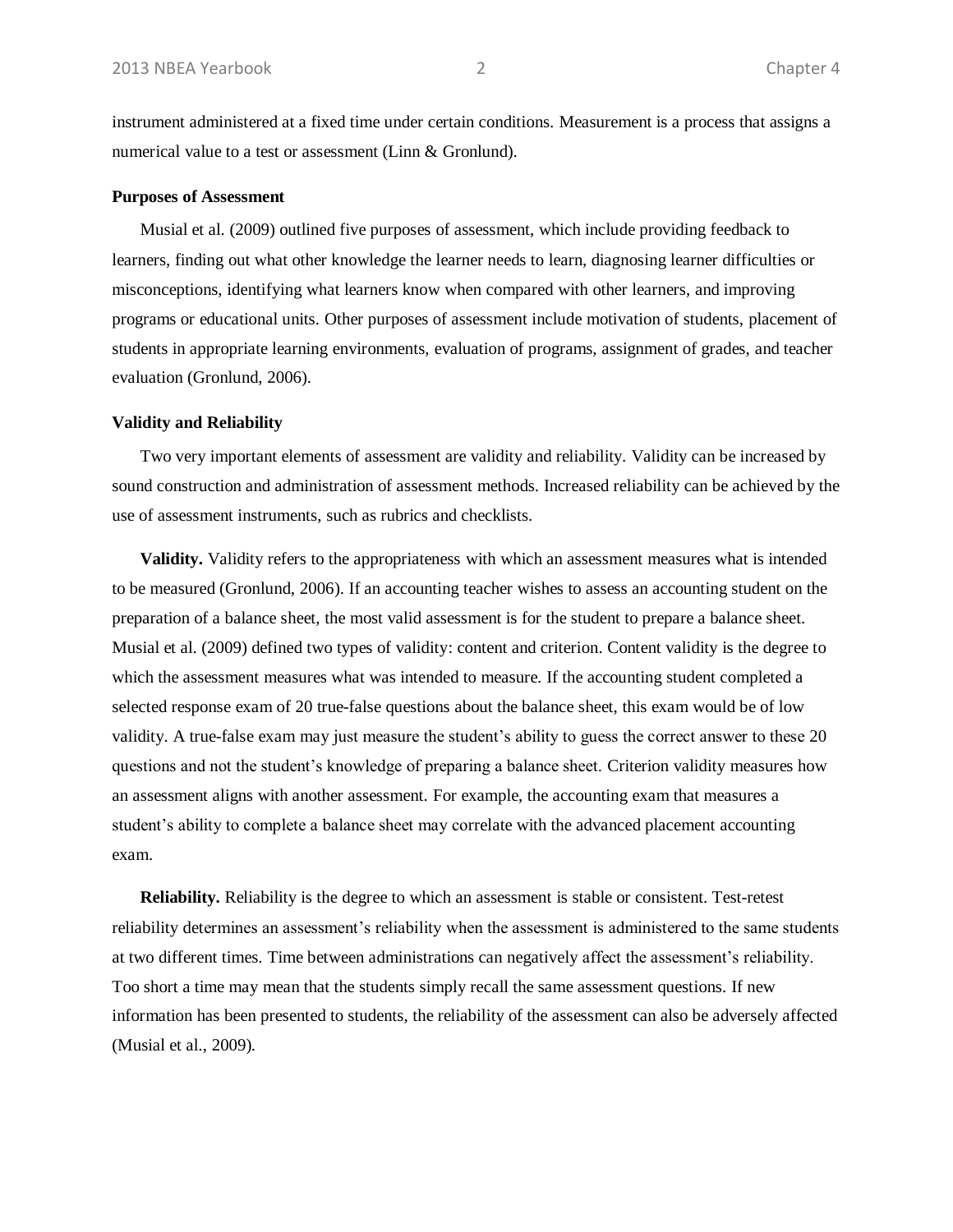Equivalent form reliability is necessary in standardized assessments, so that multiple users taking the assessments on different dates and at different locations are assessed on the same objectives. Internal consistency reliability ensures that the assessment includes only the intended concepts and content. Herman and Baker (2005) stated that inter-rater reliability is the most recognized type of reliability and refers to the consistency of scoring students by more than one evaluator. Assessments with selected response questions are scored objectively and maintain higher inter-rater reliability, whereas assessments with constructed response questions require subjective grading and can have lower reliability (Musial et al., 2009).

Musial et al. (2009) discussed how to increase validity and reliability in assessments. Evaluators should consider the following:

- Use longer tests: the more test questions, the more opportunities students have to showcase what they know and can do.
- Write and use sound test questions, ensuring that the test questions match what was taught
- Remove unrelated questions from the test.
- Include clear and concise directions for all sections of the test.
- Use objective scoring over subjective grading to increase reliability, so evaluators have definitive right and wrong answers to use as a basis in scoring the test.

Discerning the differences among key assessment terms is important. Assessment is a more comprehensive term that includes objective and subjective assessment measures. Evaluation assigns a value or judgment on student work. Testing encompasses the use of an instrument at a fixed time, and measurement yields a numerical value assigned to an assessment.

## **TYPES OF ASSESSMENT**

Teachers should use a variety of assessment measures to determine more accurately what a student knows and can do. Varied assessments include formal and informal; formative, interim, and summative; traditional versus alternative; authentic; performance; and norm versus criterion referenced.

#### **Formal Assessment**

Formal assessments are planned and prepared for and formalized in delivery, time, and structure. A unit exam on four chapters and topics in a personal finance class is a formal assessment. A three-minute timing in a keyboarding class is a formal assessment. Outside of the classroom, high-stakes testing such as the ACT PRAXIS, CPA, or a state-board exam for health professionals are all formal assessments.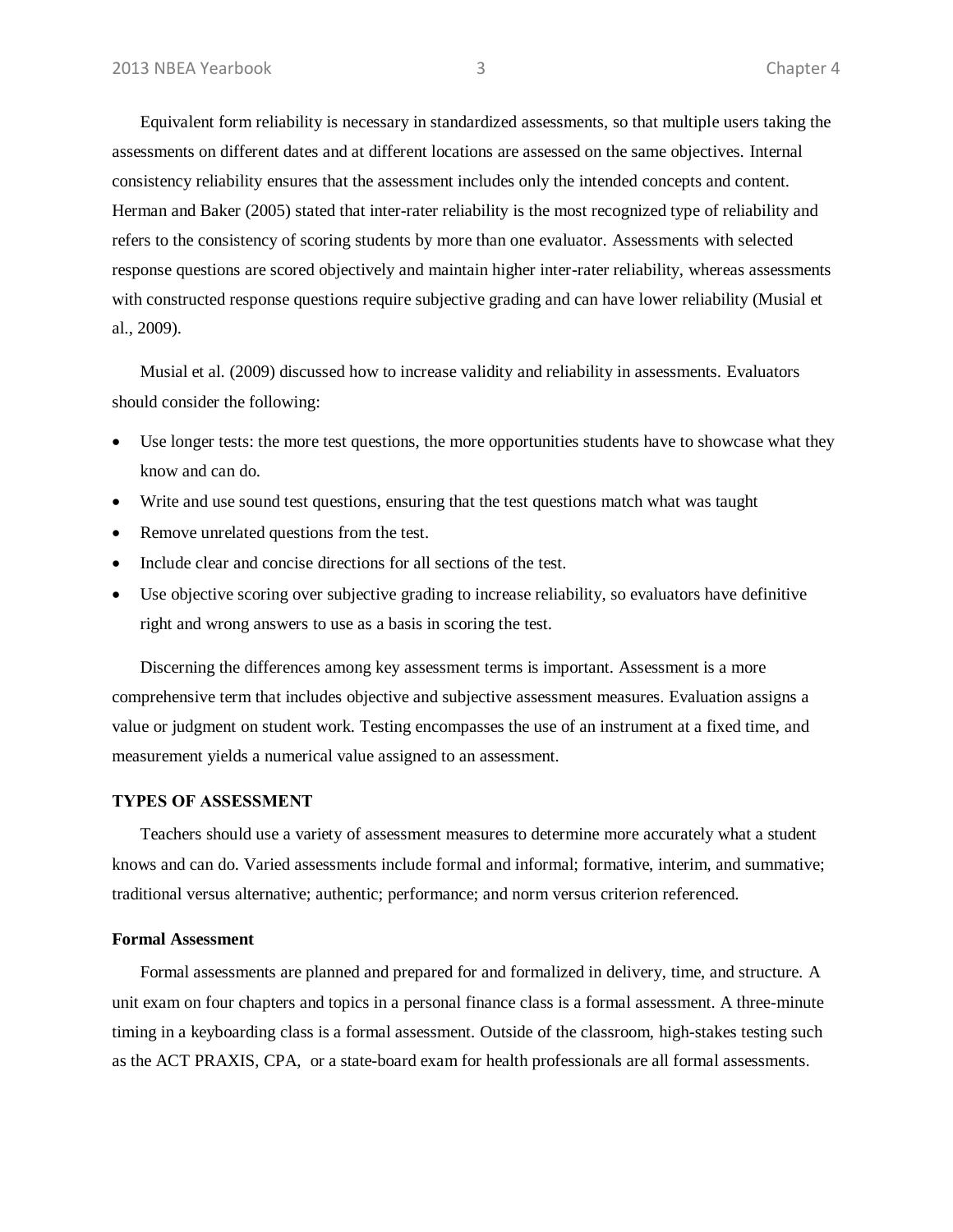# **Informal Assessment**

Informal assessments can also be planned and prepared for but are less formal in delivery, time, and structure. A teacher can plan to spot-check student proficiency with formulas in an Excel spreadsheet, by asking students to "show formulas" on students' monitors. The teacher then walks around the computer lab and sees that the correct formulas were entered or uses computer lab monitoring software to see all students' screens from the teacher's workstation. Another informal assessment can be the observation of keyboarding technique among keyboarding students, ensuring their hand and arm placement and posture are correct for keyboarding. Informal assessments can also be "on the fly." At the end of a business law class, the teacher may ask students to complete a three-minute write and pose questions to the teacher that were unanswered or still remain from class discussion. This informal assessment is helpful to assess student comprehension and can lead to the next class presentation.

#### **Formative Assessment**

Formative assessment is ongoing assessment as students are learning concepts and skills. Pinchok and Brandt (2009) identified that "formative assessment is a process in which teachers use various tools and strategies to determine what students know, identify gaps in understanding, and plan future instruction to improve learning" (p. 2). Gronlund (2006) stated that formative assessments measure learning outcomes from a segment of instruction, such as a textbook chapter or instructional unit. Any form of assessment can be used in formative assessment, but the assessment should align with objectives and classroom activities. Timely feedback from these assessments is essential to help the student achieve.

## **Summative Assessment**

Summative assessments occur at the end and are a summary or assessment of the end result. The most common instructional summative assessment is a comprehensive final exam at the end of a course or term. Lambrecht (2000) identified that high-stakes testing often occurs at the end of courses and programs. If the results of summative assessments are positive, certification, graduation, admittance, or licensure often results. If the results of summative assessments are negative, then remediation may be the result. Students are the most common recipient of summative assessments; however, school districts and colleges and universities undergo accreditation, which is also a summative assessment. If accreditation is not achieved as a result of the summative assessments, the programs or organizations must enact change and improvements.

#### **Traditional Assessment**

Traditional assessment is identified by assessment measures that are commonplace and have been used perhaps for generations within particular curriculum areas. Objective tests consisting of multiple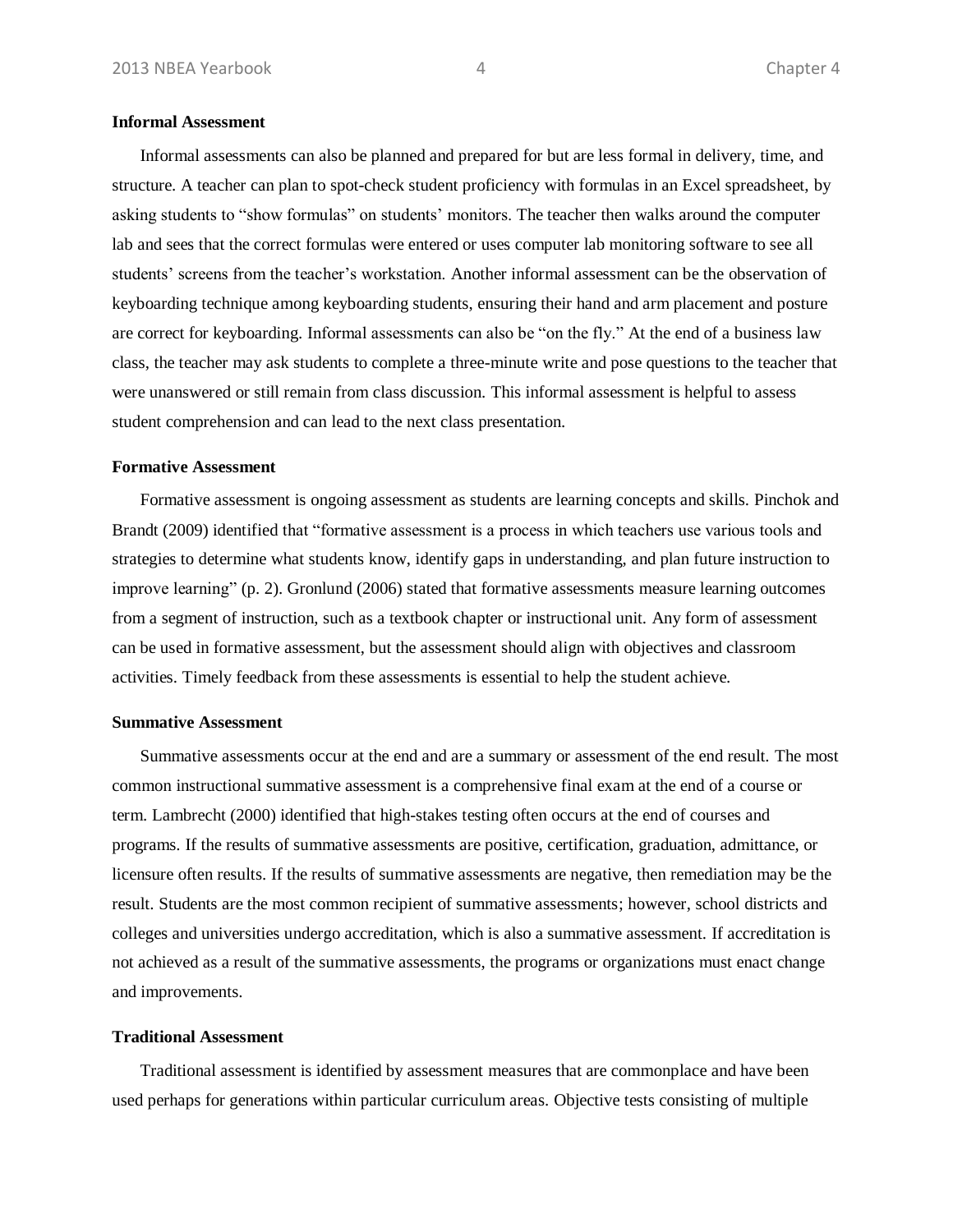choice or true-false questions are common assessments for assessing the lower levels of the cognitive domain or a learner's knowledge about a particular subject matter. Spelling exams are common assessments to assess a learner's language arts skills. Speed typing tests are traditional assessments for a keyboarding student. Traditional assessment is appropriate because of its high validity; however, alternative assessments should also be used.

## **Alternative Assessment**

Alternative assessments are often used to assess a learner's affective domain and the higher levels of the cognitive domain. For example, it is better to assess the soft skills or human relations skills through observations by supervisors or teachers, rather than by students taking a paper/pencil exam. A student's behavior and attitude can be assessed by anecdotal records and observations. Peer and self-assessment measures are helpful in identifying skills that need improvement or those at which a student excels.

Another type of alternative assessment is performance assessment, which more readily measures multiple domains of learning. Tasks are performed in order to measure the student's skills and competence. Musial et al. (2009) stated that performance assessments give teachers "the opportunity to evaluate a cognitive skill while it is being performed" (p. 205). Mock job interviews are an excellent means to measure a student's interviewing skills and communication skills when the student is "performing" a simulated job interview. Although objective or essay exam questions could address job interview skills on a paper/pencil exam, observing and using a checklist to assess job interview skills is more valid and more reliable. Exam questions that require written or essay responses are considered performance assessments, as well as essays, compositions, and written work.

## **Authentic Assessment**

Authentic assessments require students to complete real-world tasks and activities, rather than contrived projects from workbooks and textbooks. Musial et al. (2009) defined authentic tasks as those similar to what professionals in a that discipline daily-perform daily.

# **Norm-Referenced Assessment**

Norm-referenced assessments interpret student performance and provide a relative ranking of students (Gronlund, 2006). Standardized examinations that are summative in nature provide norm-referenced results and include the PRAXIS, GRE, ACT, and MFAT. Administrators use the rankings of students from one school district compared with other students as an indicator of achievement and progress by both the student and the program or institution. Norm-referenced assessment is typically used in districtwide or state-level assessments (Lambrecht, 2000).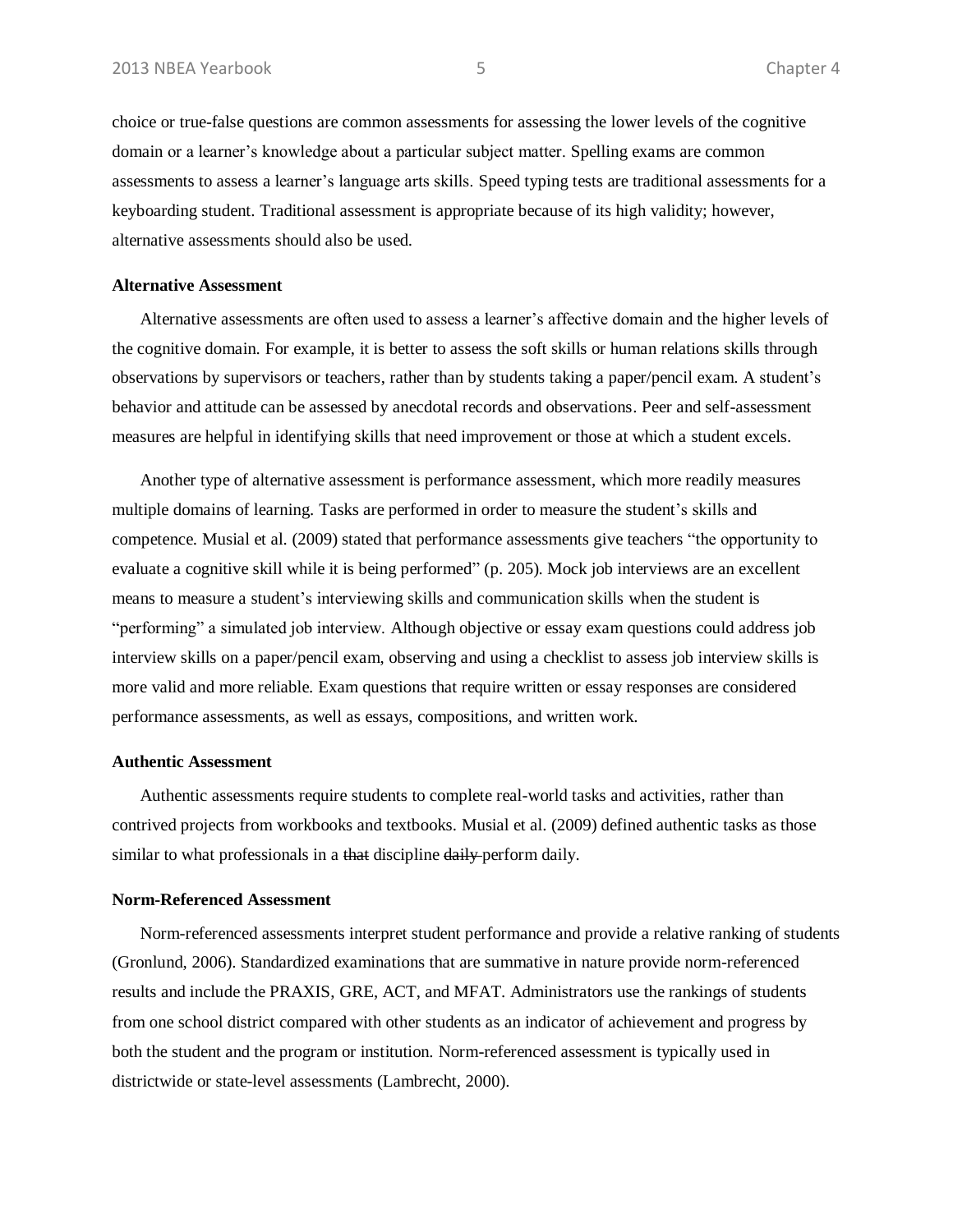## **Criterion-Referenced Assessment**

In contrast to norm-referenced assessment, Gronlund (2006) stated that criterion-referenced assessment interprets assessment results or what an individual student can do without reference to the performance of other students. Lambrecht (2000) stated that with criterion-referenced assessments, students' results are compared with standards and learning outcomes. Criterion-referenced assessments are typically used for mastery exams.

# **METHODS OF ASSESSMENT**

This section discusses construction suggestions and the advantages and disadvantages of two methods of assessment: traditional paper/pencil exams and performance-based assessments. Also discussed are tools for evaluation, including checklists and rubrics, which add reliability to the assessment process; developing an assessment plan; and assigning course grades.

## **Traditional Paper/Pencil Exams**

Traditional paper/pencil exams are those that include selected and constructed response questions. Objective types of exams, also called selected response questions, fall into this category.

**Selected response questions.** Selected response questions are objective types of questions that include multiple-choice, true-false, and matching. Students "select" their response from given options of answers. The advantages of selected response questions include the ease and speed in providing formative feedback to the student, parents, and other stakeholders; ease in grading; and ability to compare scores among students, classes, and schools taking the same assessment. Disadvantages of selected response questions include the lack of insight into students' reasoning and learning and the chances that students are guessing the correct answers (Musial et al., 2009).

*Multiple-choice questions*. Multiple-choice questions can measure the lower levels through the higher levels of the cognitive domain and are the most commonly used type of exam question, especially on standardized tests. These questions are not as easy to construct as other types of questions but are easy to score. Students are less prone to "guessing" with multiple-choice than true-false questions. Good multiple-choice questions should include (a) a stem, which presents an incomplete statement or question, (b) a single correct answer, (c) alternatives to the correct answer, and (d) distracters. Developing the question (stem) and the right answer are relatively easy; the difficult part is writing the alternatives and meaningful distracters so the question is valid and measures what it intends to measure. When writing the alternative answers, one should be clear on the relationship between the alternatives and the question within the stem. When composing distracters, it is important to ensure they are sufficiently incorrect so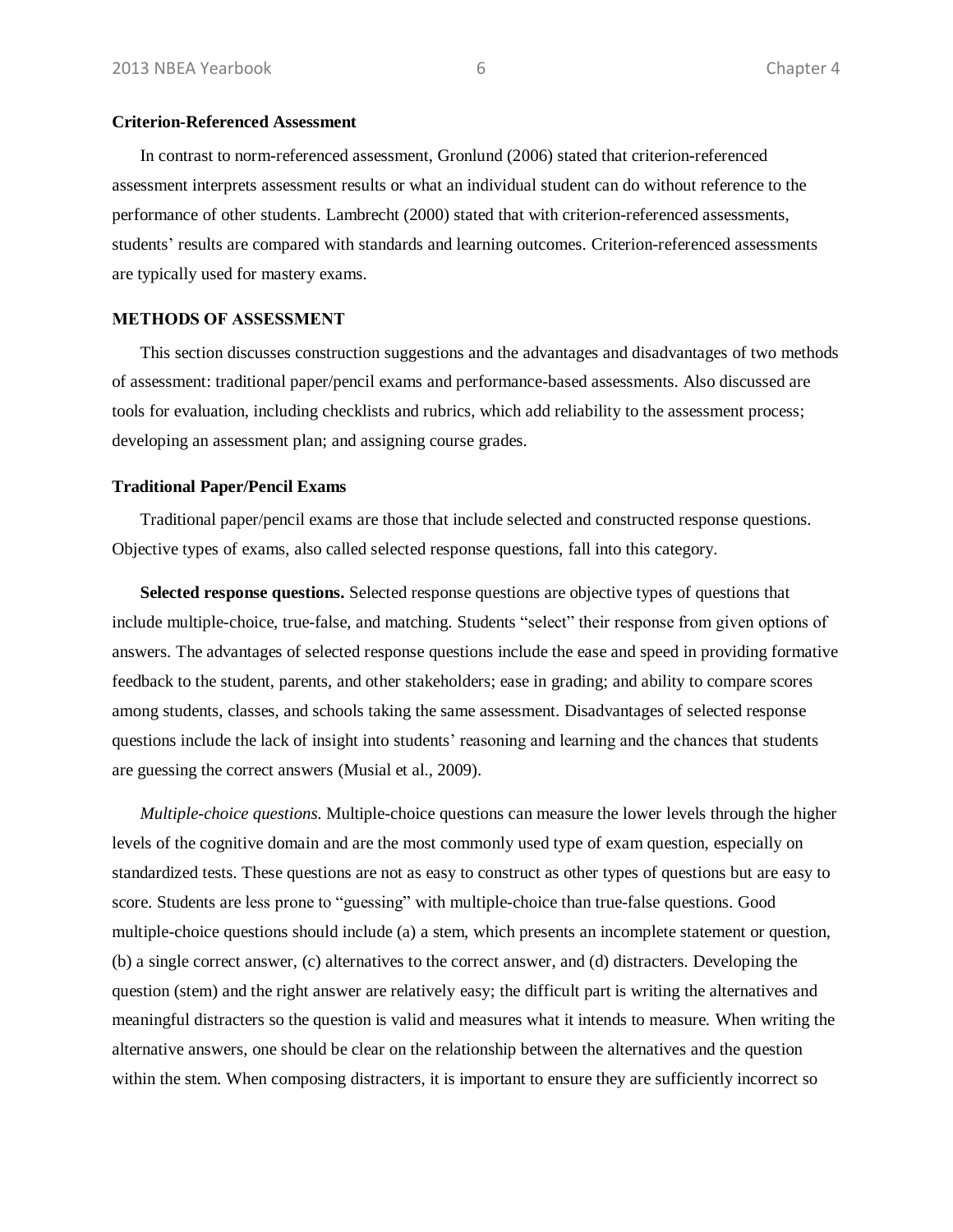prepared students can identify which answer is wrong. Well-written distracters should be plausible to students who did not prepare adequately for the exam (Musial et al., 2009).

Apply caution in using "all of the above" and "none of the above." When used only because not enough choices of answers were provided, students will recognize this overuse and discount these options as a correct answer. Some students may find the correct answer among the first alternatives and not read further to select these options. When using "all of the above," be sure that all answers are indeed correct. Furthermore, avoid indirect clues when writing multiple-choice questions. Students will readily identify the correct answer as the most lengthy answer, so use parallel format and length of all choices (Musial et al., 2009).

*True-false questions*. True-false questions also measure varied levels of the cognitive domain. They are easy to construct and easy to score. When writing sound true-false questions, educators should use important concepts and facts, rather than trivial information. Correct answers must be distinctly true or false and should not include obvious clues. Furthermore, verbatim textbook phrases should not be used in true-false questions but rather more global and factual information (Musial et al., 2009).

*Matching questions.* Matching items require the learner to identify common characteristics between two or more sets of items, usually vocabulary. Advantages of using matching questions include the ease of creation and scoring and the ability to assess a broad conceptual base. Disadvantages of matching questions stem from the chance of guessing correct answers by the test taker and that these questions can only assess recall of information, not higher-order thinking. When constructing sound matching items, "offering an unequal number of items in [your] two columns is an effective way to reduce the possibility of answering correctly through the process of elimination" (Musial et al, 2009, p. 131).

**Constructed response questions.** Constructed response questions include questions on exams in which the learner must construct a response. Common examples are short answer and essay.

*Short-answer questions*. Short-answer questions require the learner to supply the answer, unlike truefalse and multiple-choice questions, for which students select an answer from those provided. Shortanswer questions should be clear and unambiguous, because students are expected to recall information and remember the context in which the information was presented, read, or studied. Advantages of shortanswer questions are that they adequately measure vocabulary and the language of a discipline and are a quick formative type of assessment. A disadvantage is that these questions primarily measure recall and can be time consuming to grade, because of the wide range of potential answers (Musial et al., 2009).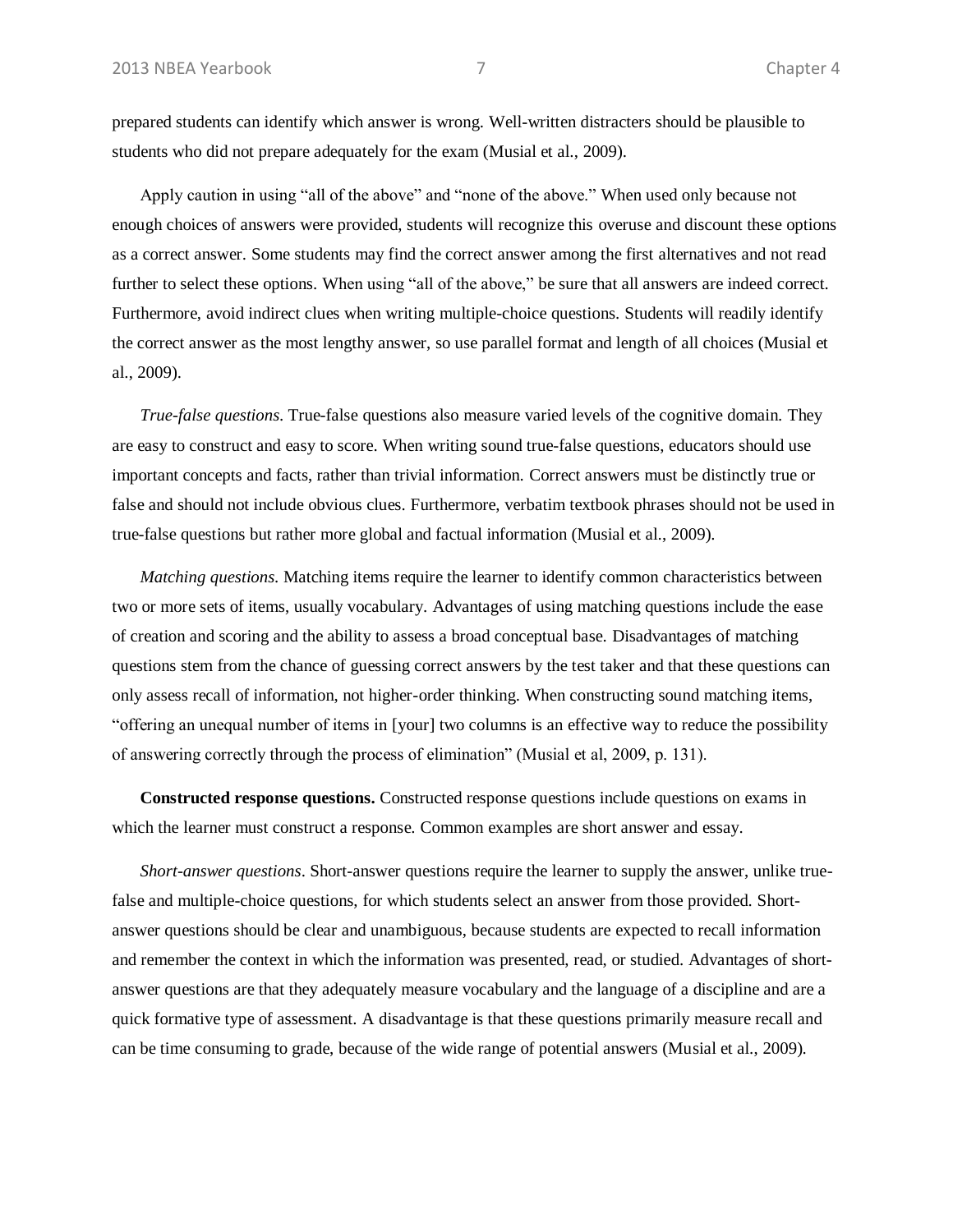*Essay questions*. Essay questions allow the student more choices in constructing their answers. Essay questions assess higher-order cognitive domains and enhance a student's exam preparation and study skills. Essay questions are also fairly easy to construct. Two disadvantages to the use of essay questions include the amount of time needed to score the responses and the potential bias or lack of objectivity in grading essay exams (Musial et al., 2009).

Two types of essay questions are the restricted-response essay and the extended-response essay. The restricted essay exam restricts or limits the student response. Recollection of facts and the ability to summarize and defend one's response is often necessary. The extended-response essay question may not have a definitive right or wrong answer but relies on "evaluation, organization, analytical reasoning, or originality" (Musial et al., 2009, p. 145).

**Publisher test banks.** Publishing companies provide ancillary materials, which include test banks to accompany textbooks. Advantages in using publisher test banks are the large number of questions from which to choose and the ease of use, especially for electronic test banks. The disadvantage of using publisher test banks is often the lack of alignment with standards and objectives of the course (Bush & Lambrecht, 2008).

**Teacher-prepared test questions**. Teacher developed exams and test questions are advantageous because they are written with specific standards and objectives of the course in mind. Using teacherprepared test questions can, however, reduce the validity of an assessment if the items are poorly constructed. The use of publishers' test banks can increase the validity of the assessment, if the teacher wisely selects exam questions from those provided in the test bank (Bush & Lambrecht, 2008).

**Item analysis.** Item analysis enhances the likelihood of better teacher-made tests. In item analysis, teachers use procedures to evaluate the quality of questions used on an assessment. Individual questions are reviewed on item difficulty—the "ratio or percentage of individuals who answered an item correctly" (Musial et al., 2009, p. 322). Computing an item analysis is time consuming; however, online assessments and computerized testing software can compute the analysis automatically, and this analysis can lead to more valid and reliable assessments.

## **Performance-Based Assessments**

Performance-based assessments include those assessments for which the student performs a task, completes a project or written work, or gives an oral performance. To clarify the expectations of these varied assessments to the student and to ensure higher reliability, checklists or rubrics should be used in scoring these performance-based assessments.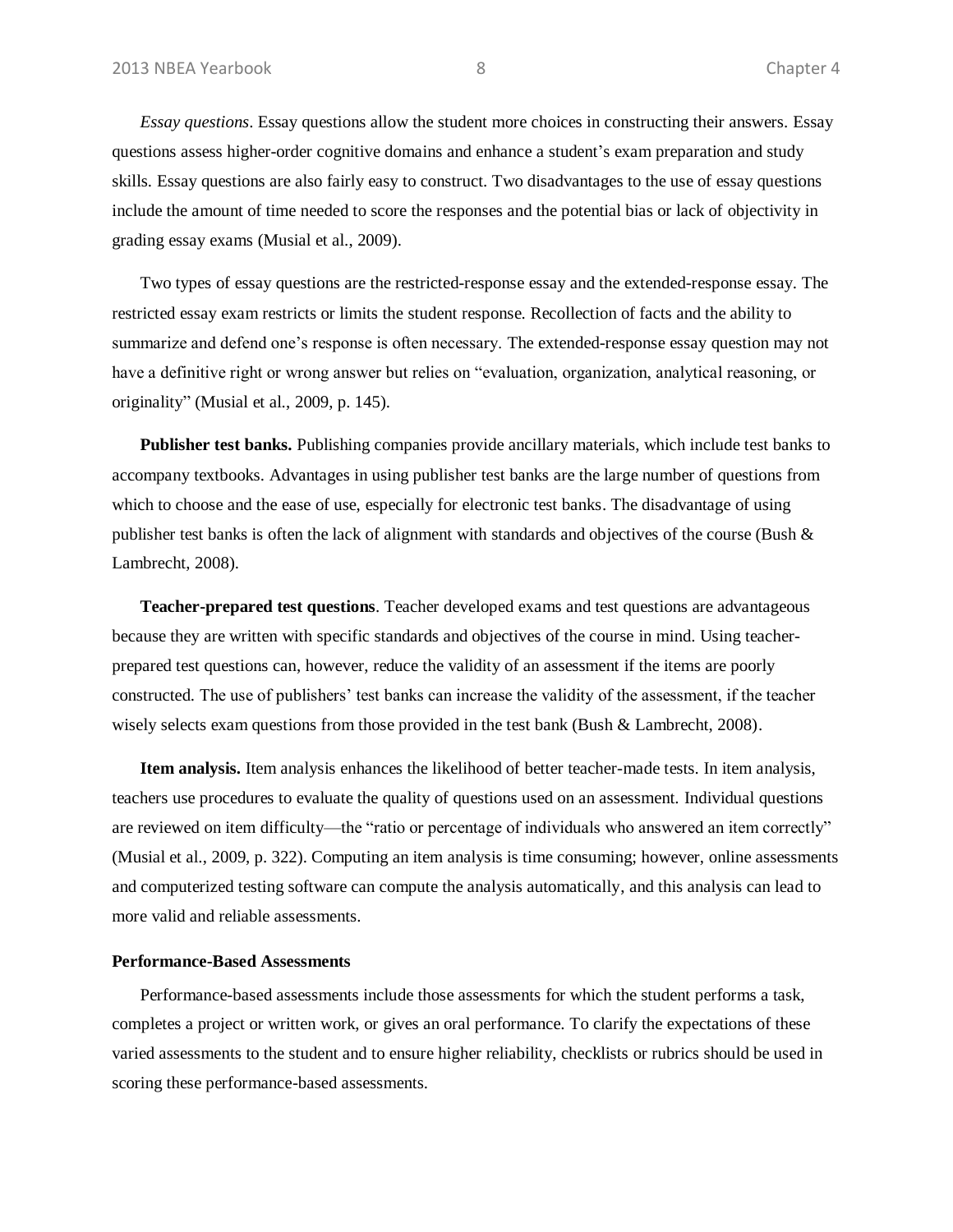**Presentations.** Presentations by students are an excellent way to assess content-specific knowledge, as well as technology skills and oral communication skills. Presentations can be an extension of case studies, projects, and portfolios. Students not only prepare these performance-based assessments but present information about their work to their peers and teacher (Bush & Lambrecht, 2008).

**Written work.** Students complete written work through varied assessments. Case studies, research papers, article reviews, blogs, and journals are examples of written assessments. Written work can assess communication skills, personal reflections, and content knowledge. Use of rubrics can minimize bias and subjectivity and increase reliability in the use of written assessments.

**Portfolios.** Portfolios show student learning to a degree that not many assessments can. Musial et al. (2009) stated that portfolios can reveal a great deal about students and allow students to assume ownership in their assessment. Fernsten and Fernsten (2005) stressed that the key components of portfolios are the reflections written by the students. Students analyze their achievement of the course objectives and evaluate their work and growth through these written reflections.

Portfolios also provide a means for students to showcase their creativity and organizational skills. Portfolios can be time intensive for the student; however, they have a direct carryover to the workplace as the portfolio can be used in the job search process and shared with prospective employers (Bush & Lambrecht, 2008).

#### **Tools for Assessment**

Use of checklists and rubrics can increase the inter-rater reliability of assessments. These tools of assessment clearly define the criteria that will be assessed for both the student and teacher.

**Checklists.** A checklist includes a list of criteria to be met or applied in completing an exercise or learning activity. Bush and Timms (2000) stated that checklists are an excellent organizer for the student, who can check that all components of the assignment are completed. Whether the checklist is a simple list or a more complex matrix of components of a presentation or project, the teacher can check off components that are present. Figure 1 provides an example of checklist for a Windows Movie Maker project in a digital media class.

| <b>Project component</b>                 | Criteria present (check if present) |
|------------------------------------------|-------------------------------------|
| Introductory title at beginning of movie |                                     |
| Video clip present                       |                                     |
| 5–8 digital pictures in .jpg format      |                                     |
| Transitions and effects as appropriate   |                                     |

#### **Figure 1. Digital Media: Windows Movie Maker Project**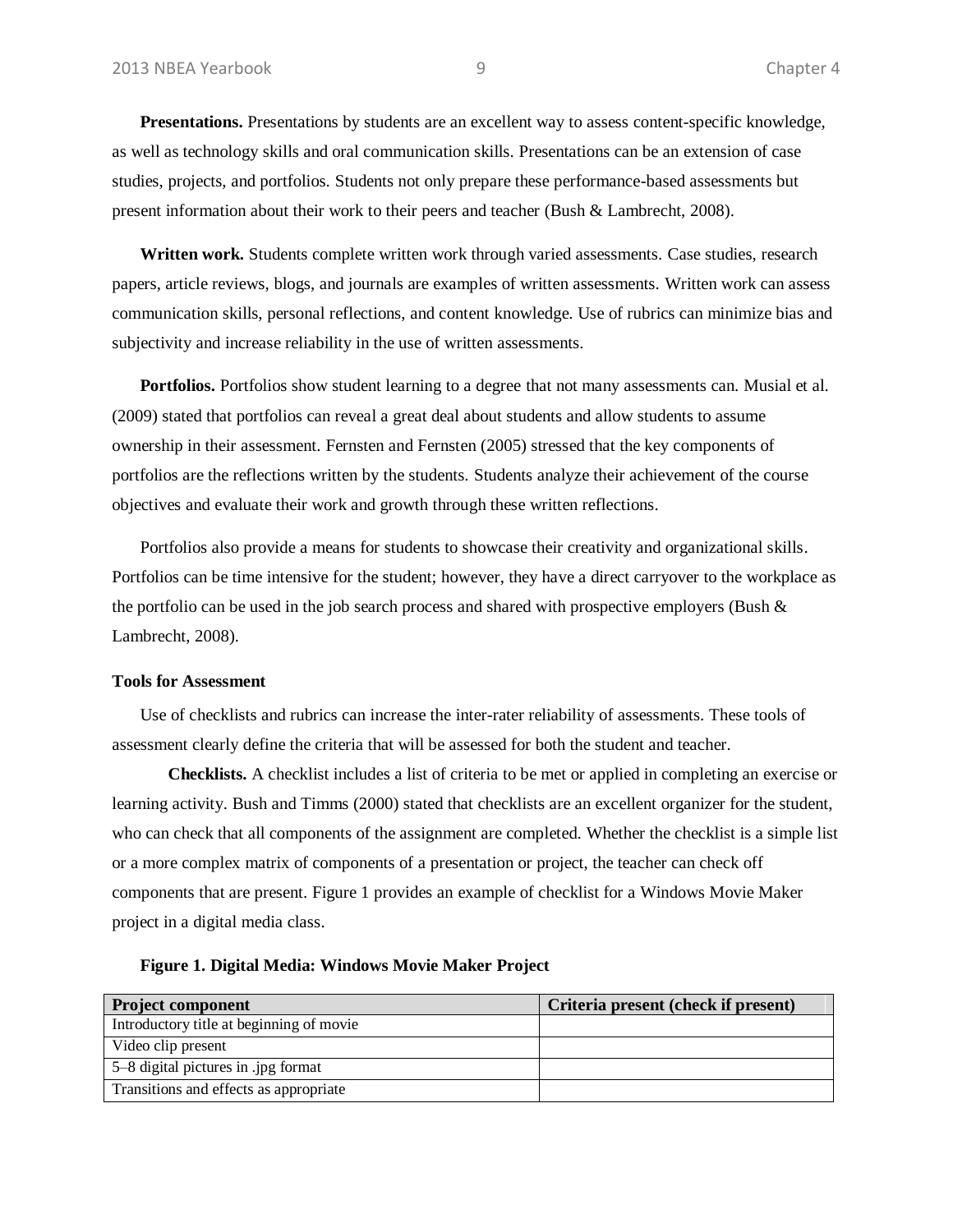| Title for each picture: on or before/after picture |  |
|----------------------------------------------------|--|
| Voice recording: good quality and volume           |  |
| Music clip present                                 |  |
| Credits at end                                     |  |
| Sufficient timing to view/read/hear                |  |
| Color scheme appropriate                           |  |
| Copyright laws followed                            |  |
| Effective and entertaining                         |  |
|                                                    |  |

Comments:

**Rubrics.** A rubric or scoring guide takes the criteria from the checklist even further. Musial et al. (2009) described a rubric as a scoring guide with specific performance levels used to assess a research paper, project, or performance. Two specific types of rubrics are useful in assessing student performance: analytic and holistic.

Analytic rubrics identify specific knowledge and skills that are expected in a performance or product. The criteria are assigned performance levels and weighted separately. Specific feedback on each of the criteria provides the learner very specific information. A final score is the total of all the criteria. Analytic rubrics are very effective with formative assessments (Bush & Timms, 2000).

Holistic rubrics are used to assess the performance or product as a "whole" and judge the overall quality of that performance or product. Rather than list separate criteria and expected performance levels, three to four written statements are made to describe "exceptional" to "inadequate" performances or products (Musial et al., 2009). Bush and Lambrecht (2008) indicated that holistic rubrics are useful as summative assessments.

The first step in developing a rubric is writing the descriptive criteria. The second step is to determine how many performance levels are needed: three or four performance levels work best. If more than four levels are used, differentiating among the criteria is more difficult. The third step in rubric development is describing the criteria for the various performance levels. Begin with the highest performance level, and use action verbs to describe the performance or appearance. Avoid using nonspecific adverbs (i.e., nearly or occasionally) and differentiating performance levels by quantity (i.e., four of five components are present). The final step is the assignment of a value or points for each performance level and criterion. Points assigned can be equal or weighted, depending on the importance of the criteria in the overall performance or product (Zeliff & Schultz, 1998). Many online interactive tools are also available. An example of an analytic rubric for creating a logo in Photoshop can be found online at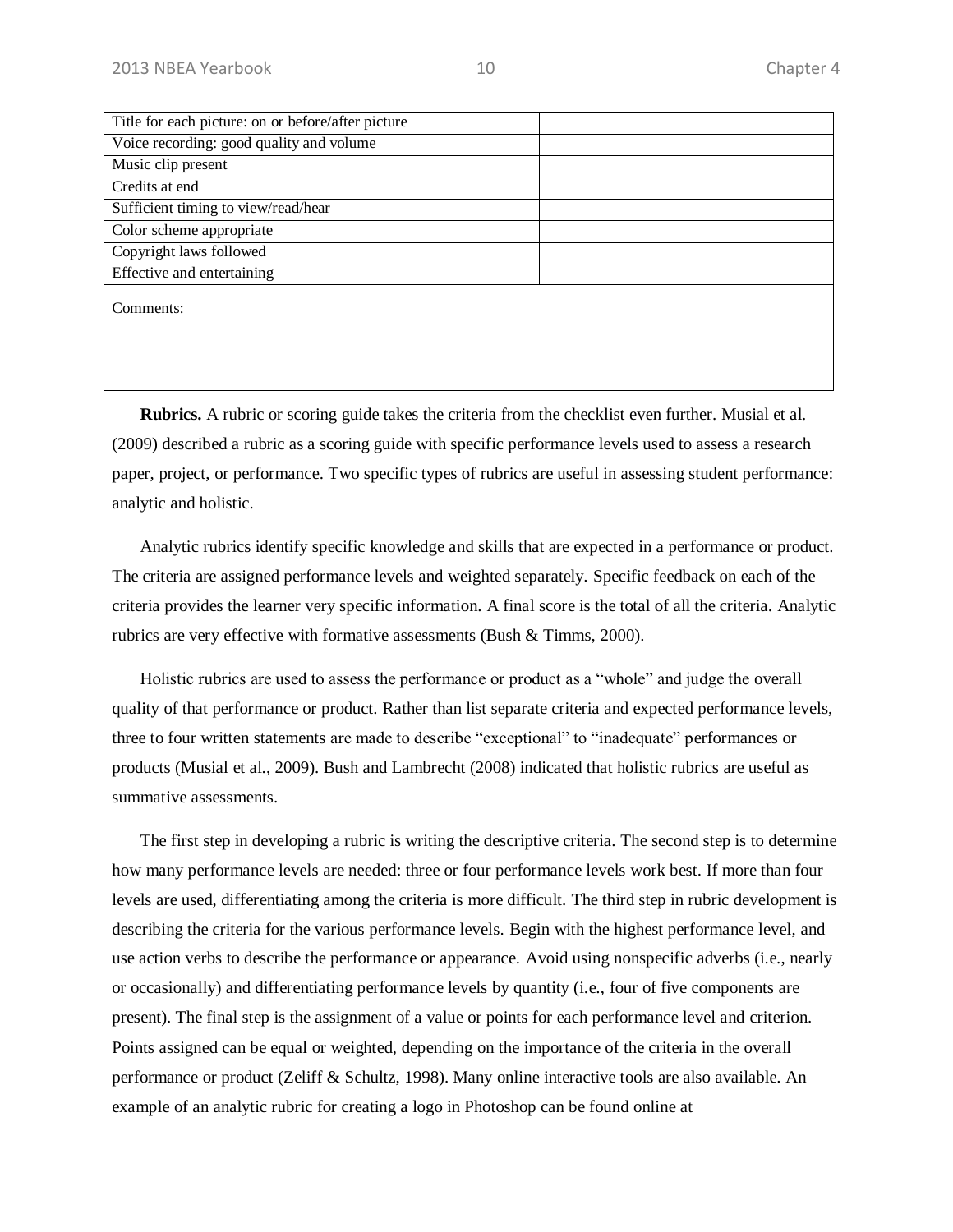http://rubistar.4teachers.org/index.php?screen=PrintRubricDownloadFile&rubric\_id=2206693& (Zeliff, 2012). Figure 2 provides an example of rubric for a portfolio made with Adobe Acrobat Professional in a multimedia class.

|                                                                                                                                                | Commendable                                                                                                                                                                                                                                                      | Acceptable                                                                                                                                                                 | Not acceptable                                                                                                                                                                                                  |
|------------------------------------------------------------------------------------------------------------------------------------------------|------------------------------------------------------------------------------------------------------------------------------------------------------------------------------------------------------------------------------------------------------------------|----------------------------------------------------------------------------------------------------------------------------------------------------------------------------|-----------------------------------------------------------------------------------------------------------------------------------------------------------------------------------------------------------------|
| <b>Presentation and</b><br>content                                                                                                             | Designed professionally.<br>Layout design used<br>represents portfolio well.<br>No misspelled words.<br>Content of portfolio should<br>be helpful to owner in job<br>search and helpful to<br>prospective employer to<br>see skills of applicants.<br>(5 points) | Layout and design<br>acceptable. No misspelled<br>words. Portfolio could be<br>used in job search.<br>$(2-4$ points)                                                       | Poor layout and design.<br>One or more misspelled<br>words. Do not recommend<br>using this portfolio in the<br>job search.<br>$(0-1$ points)                                                                    |
| <b>Required items</b><br><b>Introduction</b><br><b>Reflection</b><br><b>Audio folder</b><br>with audio file<br>Video folder<br>with video file | Purpose of portfolio<br>evident. Text-based<br>introduction present. Two<br>required folders are<br>present. All other required<br>items present.<br>$(8-10 \text{ points})$                                                                                     | Purpose of portfolio clear.<br>Text-based introduction<br>present but not strong. One<br>required folder missing.<br>One other required item<br>missing.<br>$(4-7$ points) | Required items missing.<br>Not clear that portfolio<br>would be used in future by<br>owner. No introduction.<br>$(0-3$ points)                                                                                  |
| Video and audio<br>files                                                                                                                       | Audio recording in mp3<br>and video in .swf<br>formatpresent. Audio<br>recording clear, inviting,<br>with good volume and<br>voice.<br>$(5$ points)                                                                                                              | Audio and/or video formats<br>not correct. Audio<br>recording not of best<br>quality for voice, volume,<br>clarity, and message.<br>$(2-4$ points)                         | Either video or audio file<br>are not present. Audio<br>recording of poor quality<br>and distracts from<br>portfolio.<br>$(0-1$ points)                                                                         |
| <b>Overall effect</b>                                                                                                                          | Pride in work evident;<br>exhibits technical skill in<br>Adobe Acrobat. Color<br>scheme, fonts, and layout<br>effectively present<br>portfolio in professional<br>manner.<br>$(5$ points)                                                                        | Pride in work is evident;<br>Adobe Acrobat skills<br>apparent. Color scheme,<br>fonts, and layout are<br>appropriate.<br>$(2-4$ points)                                    | Evidence of little pride in<br>work completed. Color<br>scheme, fonts, and layout<br>used are not appropriate for<br>professional portfolio and<br>may make "reading"<br>portfolio difficult.<br>$(0-1$ points) |

**Figure 2. Digital Media Electronic Portfolio**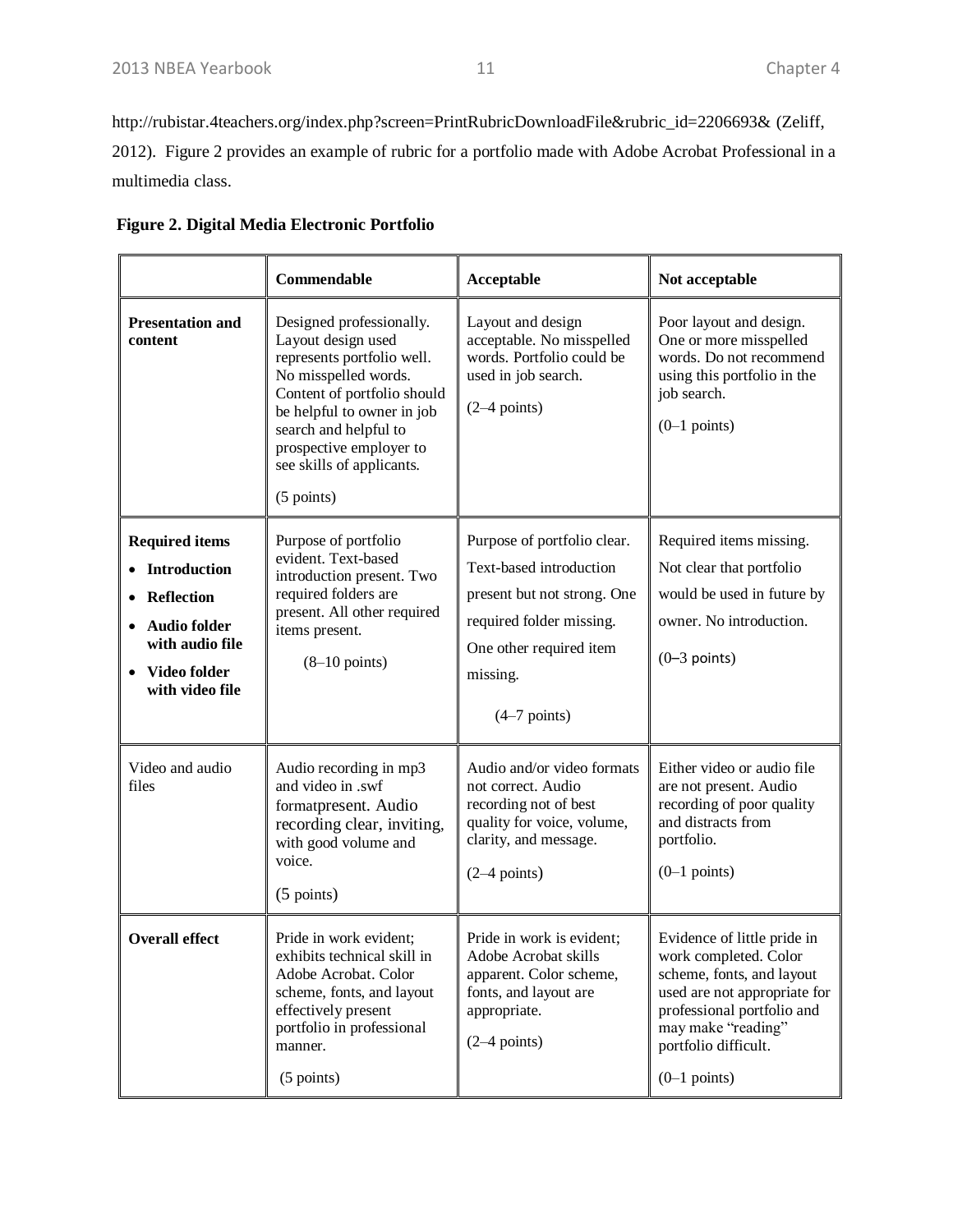## **Comments:**

**+ \_\_\_\_\_ /25 points for Portfolio**

Advantages of using rubrics are many. Communication of expectations is clear between teachers and students, and the rubrics provide specific feedback to students. Reliability and objectivity in grading are increased because the teacher clearly sees both the criteria and the varied performance levels to be met. Time spent by the teacher in grading is also reduced, because the rubric is an organizer of what is to be graded and already includes printed feedback for the student (Bush & Timms, 2000).

## **Developing an Assessment Plan**

An assessment plan includes the types of assessments and the grading system that will be used. The plan covers course objectives; a crosswalk of those objectives to national, state, or industry standards; and the specific assessment that will measure each objective. The plan should also include an example of each assessment used, which can include tests, portfolios, projects, modules, performances, case studies, interviews, observations, student self-assessment, and peer assessment. Specific checklists or rubrics used to score the varied assessments are also included in the assessment plan. The grading system used must also be discussed in an assessment plan. The responsibility belongs to the teacher to communicate clearly the grading policy to students.students enrolled in a course.

# **ASSESSMENTS FOR EXCEPTIONAL STUDENTS**

Students with exceptionalities include students with special needs, ELL students, and gifted students; these students may require accommodations to assessments in the location, time, format, and type of assessment given them. Public and private school districts and colleges and universities vary in their policies regarding the modification of assessments for students with exceptionalities. State and federal laws and regulations influence the accommodations that must be granted.

## **Special Needs Students**

Special needs students who require assessment accommodations may have an individualized education plan or assessment accommodation plan. Elliott, Thurlow, Ysseldyke, and Erickson (1997) described several recommendations for assessment accommodations that may be necessary:

 Modify the *setting* in which the student takes the assessment to create an environment free from noise and other distractions.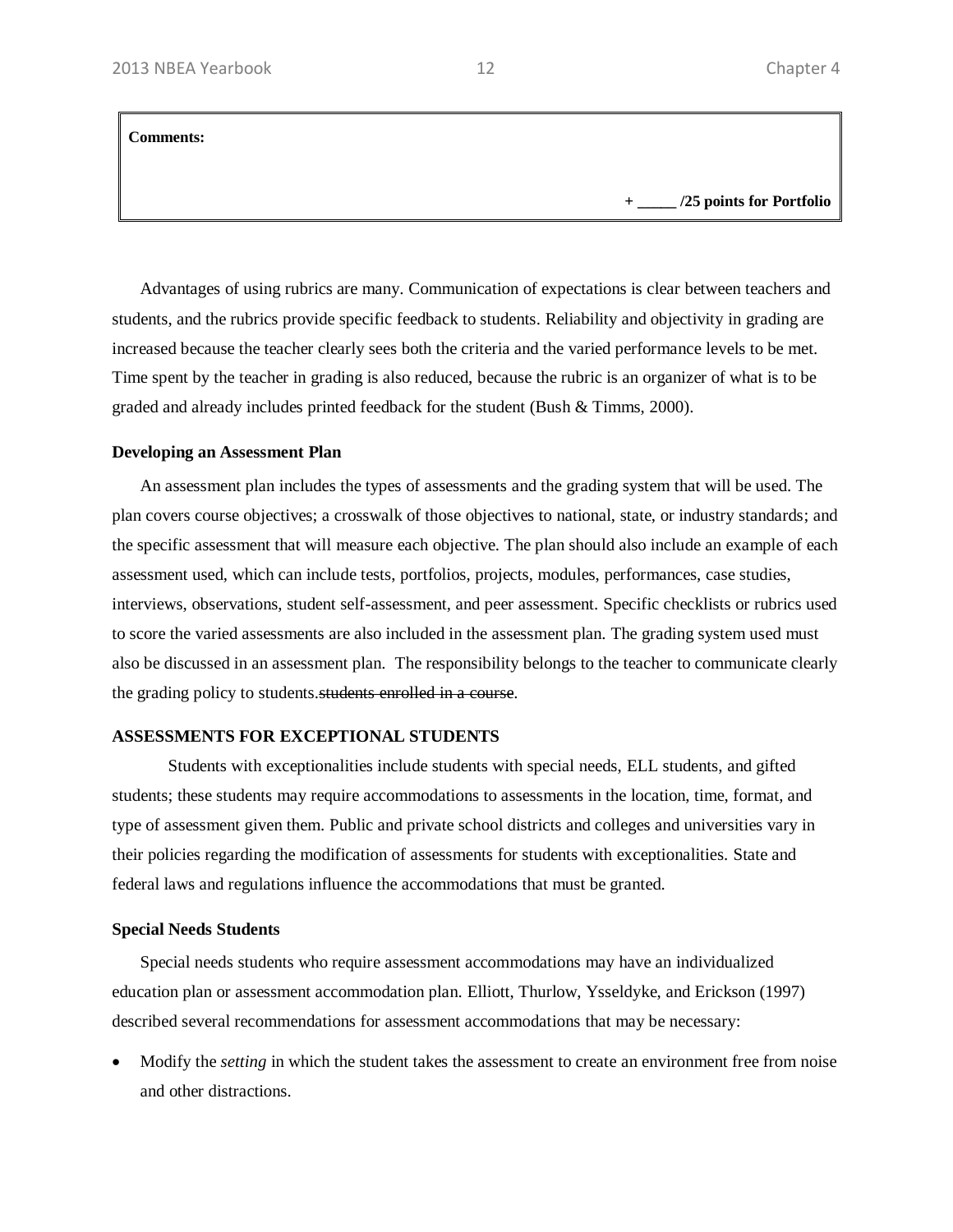- Alter the *presentation* of the assessment to a manner that fits the needs of the student.
- Read the assessment to the student or translate it into another language.
- Make *time* adjustments to an assessment as needed.
- Modify the *response* that the student provides to an assessment.
- Computerize the assessment so that a pencil/pen does not have to be used or vice versa.

Furthermore, the *scheduling* of the assessment is a factor. For students with documented test anxiety, accommodations are made to reduce that anxiety. Students who have medications given at a particular time of day may be scheduled to take exams at certain times of day that are better for them due to their medication schedule.

## **English-Language Learners**

ELL students are not disabled but have limited language proficiency and have different cultural backgrounds and educational experiences that may affect their performance on assessments. The following instructional elements addressing the needs of ELL students should be considered:

- Incorporate diversity into classroom instruction by recognizing and validating cultural perspectives.
- Ensure all students, including ELL students, understand the assessment directions.
- Enact structured rules for the classroom and assessments so all students know the teacher's expectations during assessments (Elliott, et al., 1997).

## **Gifted Students**

Unlike students with special needs, students with exceptional gifts and talents (the gifted) are not included in federal legislation for special education. Not all states and school districts include gifted students in their accommodations. However, teachers need to assess gifted students fairly. Modifications in assessments for gifted students should not include more of the same problems or assignments that nongifted students receive. Rather, Lidz and Elliott (2006) encouraged the use of dynamic assessment, authentic assessment, and problem-based assessment for gifted students. An example of a dynamic assessment in personal finance would include a unit exam of selected and constructed response questions about savings and investments. Following the initial exam, additional instruction would be provided to the gifted student in areas that need improvement, and a follow-up assessment would then take place. Authentic and problem-based assessments should be offered to all students but are best suited for gifted students.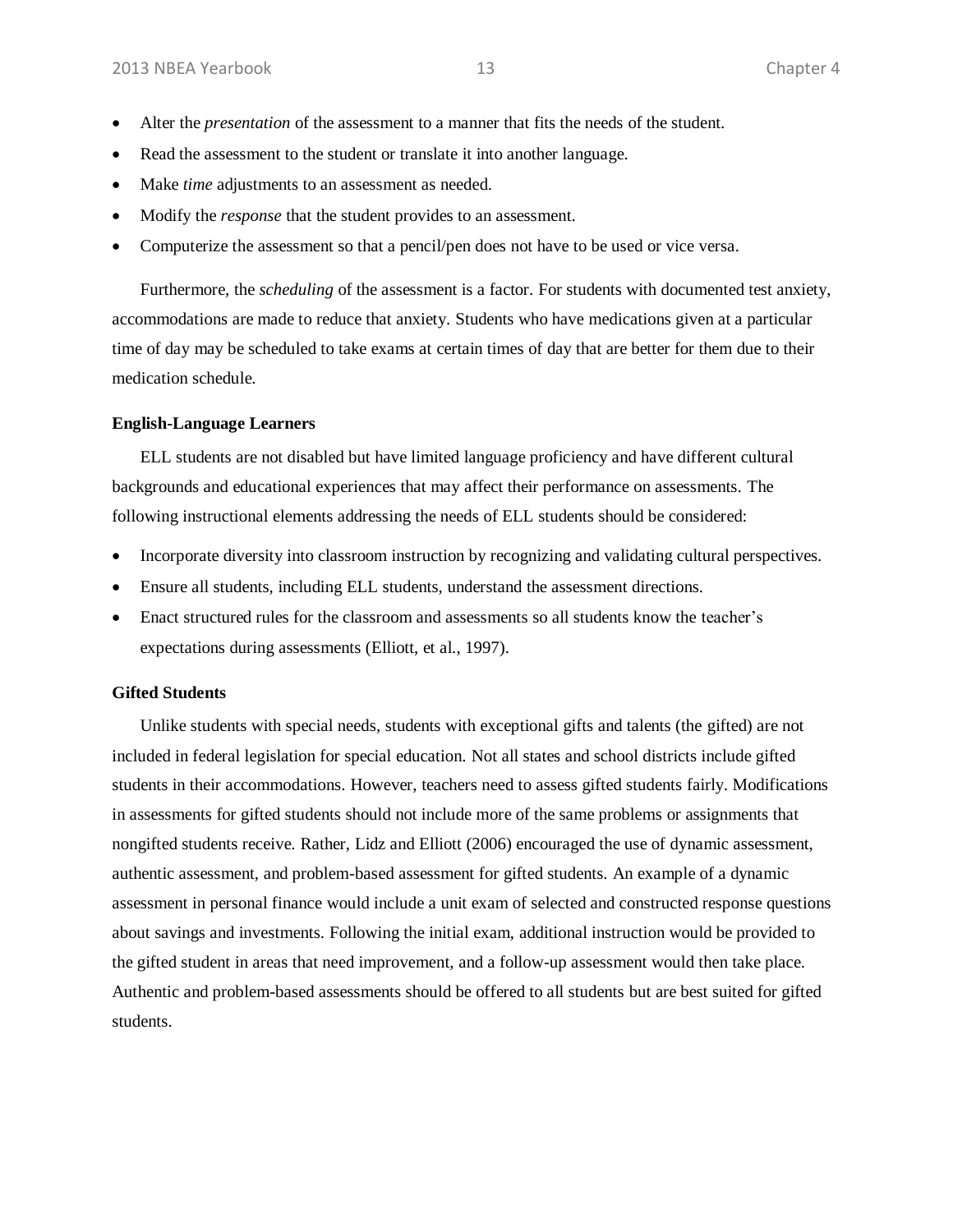# **USING ASSESSMENT DATA FOR IMPROVEMENT**

Teachers are largely held accountable for the learning of their students and should strive to help them to continually improve. One way to demonstrate this accountability is through the use of assessment data to improve instruction and programs. Teachers should carefully review student assessment data and make decisions about the improvements to be made. They should implement, monitor, and continually adjust the improvements to ensure continued learning gains.

Data from criterion-referenced exams and teacher-constructed assessments provide those teachers valuable information about the specific knowledge and skills students have obtained through instruction. The use of pre-tests and post-tests in units of instruction can reveal to teachers that specific objectives have or have not been met (White, 2007).

Assessments provide feedback to students on their progress toward meeting specific learning objectives of a course or program and provide teachers with feedback on their teaching effectiveness. Data from the varied assessments are useful to educational stakeholders as evidence of effective instruction in courses and programs. In addition, these data are critical to the continued improvement of program effectiveness and student learning.

## **SUMMARY**

Evaluating and assessing student performance is not the end result of teaching but a major component that must be planned for and organized. Teachers should plan for multiple assessments, including a variety of types, methods, and tools for each business education course. Alternative, authentic, and soundly constructed performance assessments that are both valid and reliable are necessary to determine if students meet the course or program objectives. Checklists and rubrics used in assessing performances and products help improve the reliability of those assessments. Formative and summative assessments, both formal and informal, given during and after instruction provide valuable feedback to not only students, but also teachers and administrators. Teachers can use data from these assessments for instructional improvements and other decision making.

# **REFERENCES**

Bush, M., & Lambrecht, J. (2008). Evaluating and assessing student performance. In M. Rader, G. A. Bailey, and L. A. Kurth (Eds.), *Effective methods of teaching business education: NBEA yearbook* (Vol. 46, pp. 80–93). Reston, VA: National Business Education Association.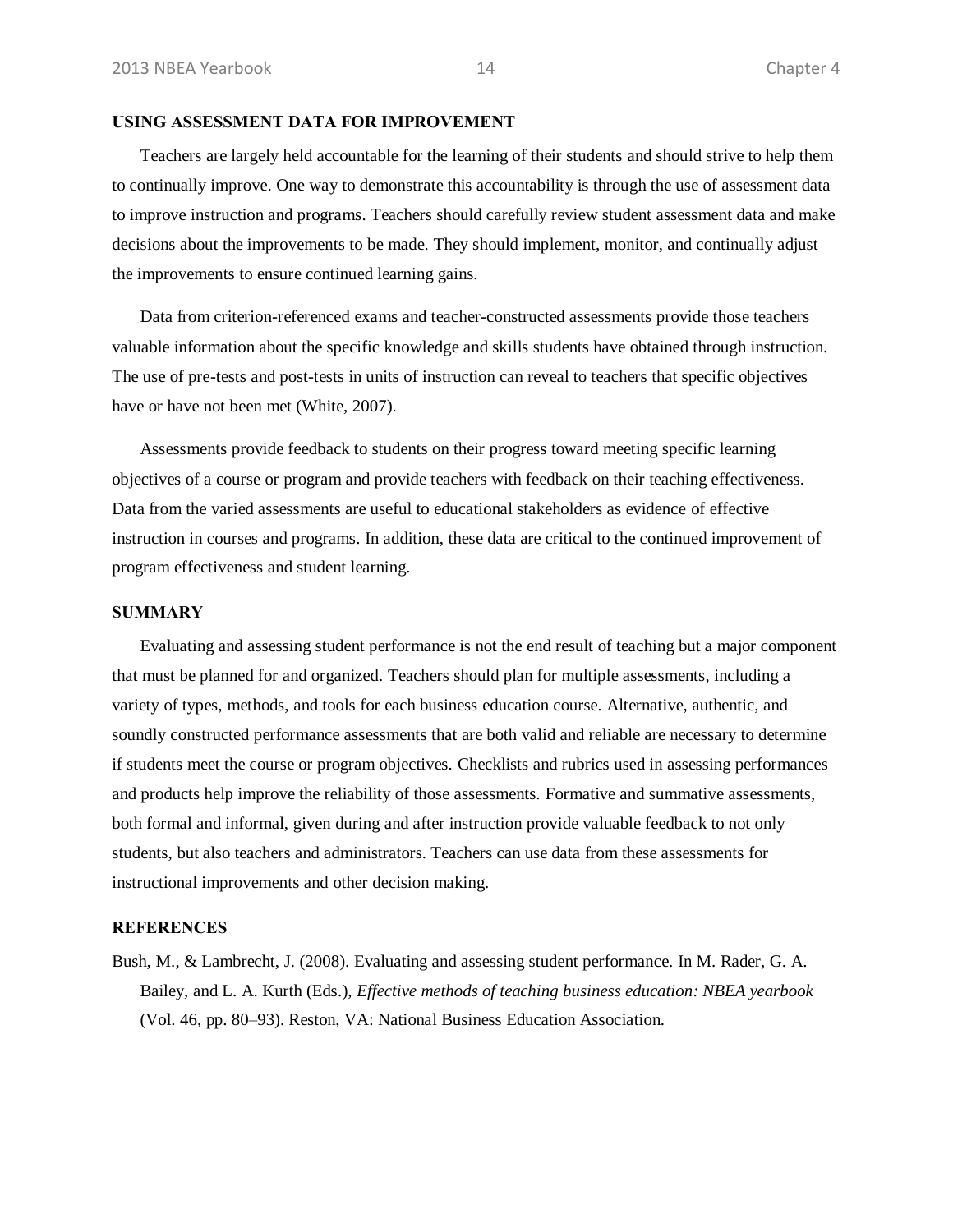- Bush, M., & Timms, M. (2000). Rubric- and portfolio-based assessment: Focusing on student progress. In J. Rucker (Ed.), *Assessment in business education: NBEA yearbook* (Vol.. 38, pp. 103–120). Reston, VA: National Business Education Association
- Elliott, J., Thurlow, M., Ysseldyke, J., Erickson, R., & National Center on Educational Outcomes. (1997). *Providing assessment accommodations for students with disabilities in state and district assessments*. NCEO policy directions. Retrieved from ERIC Document Database (ED416628).
- Fernsten, L., & Fernsten, J. (2005). Portfolio assessment and reflection: Enhancing learning through effective practice. *Reflective Practice*, *6*(2), 303–309. doi:10.1080/14623940500106542
- Gronlund, N. E. (2006). *Assessment of student achievement* (8th ed.). Boston, MA: Pearson Education Inc.
- Herman, J. L., & Baker, E. L. (2005, November). Making benchmark testing work. *Educational Leadership 63,* 48–54. Retrieved from http://www.kckps.org/teach\_learn/pdf/group3/t\_l12\_making.pdf
- Lambrecht, J. J. (2000). Characteristics of good assessment. In J. Rucker (Ed.), *Assessment in business education: NBEA yearbook* (Vol. 38, pp. 25–38). Reston, VA: National Business Education Association.
- Lidz, C. S., & Elliott, J. G. (2006). Use of dynamic assessment with gifted students. *Gifted Education International*, *6*(2–3), 151–161. doi:10.1177/026142940602100307
- Linn, R. E., & Gronlund, N. E. (2000). *Measurement and assessment in teaching* (8th ed.). Upper Saddle River, NJ: Prentice-Hall, Inc.
- Musial, D., Nieminen, G., Thomas, J., & Burke, K. (2009) *Foundations of meaningful educational assessment*. New York, NY: McGraw-Hill.
- Pinchok, N., & Brandt, W. (Learning Point Associates). (2009). Connecting formative assessment research to practice: An introductory guide for educators.. Retrieved from ERIC Database (ED509943).
- White, R. (2007). Data-driven instruction. In M. Bush and K. Schultz (Eds.), *Assessment for an evolving business education curriculum: NBEA yearbook* (Vol. 45, pp. 117–129). Reston, VA: National Business Education Association.